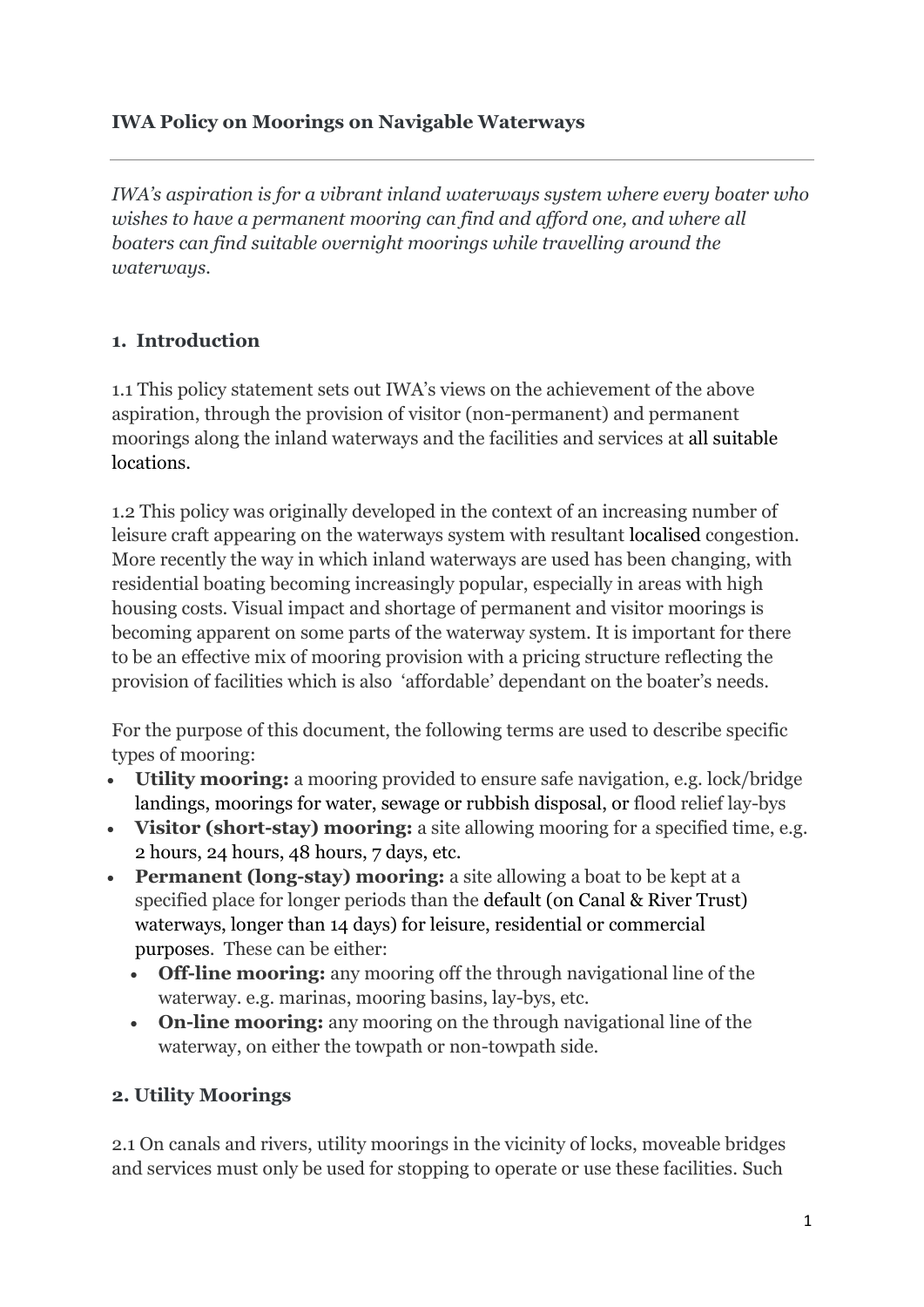access landings are to be exclusively reserved for this purpose and not used for longer mooring periods (refer to IWA's policy on "Operability of locks and moveable bridges"). On river navigations, IWA recognises that lock cuts are suitable places for overnight mooring outside lock operating times, and in this case suitable signage must be provided. Similarly, adequate utility provision must be made for safe haven moorings to be used in the event of flood conditions.

## **3. Visitor (Short-Stay) Moorings**

3.1 Although 'off-line moorings' sometimes cater for visiting boats, this section is primarily concerned with boats mooring to the bank of the waterway for a limited period of time normally designated by the landowner.

3.2 In general, Navigation Authorities have a statutory right to allow mooring for an agreed limited period without charge on land that they manage. However, on many rivers and some canals the landowner is different from the Navigation Authority and can ask for a charge to moor against their land. Typically the amount is shown by way of a sign and the charge is collected daily.

3.3 IWA supports a general mix of visitor moorings, the number and type being determined by the nature and popularity of the location. More details may be found in the IWA Policy on Residential Boating.

- a) Navigation Authorities may stipulate a maximum time period for shortstay visitor moorings, for example 2, 24, 48 hours, 7 days. Short-stay mooring limits should be reviewed periodically and only maintained where shown to be necessary, for instance because of high demand. If not necessary, the default mooring period should be reinstated and enforced. Charges for overstaying (for instance  $\text{\pounds}25$  per day after 48 hours) should only be shown if the Navigation Authority has a mechanism in place to implement them.
- b) Provision should be made at appropriate waterside businesses for short stay visits with limited time only, sufficient for a boat to pick up supplies and then move off.
- c) Other than at moorings with designated time limits, mooring can take place anywhere on a waterway managed by Canal & River Trust or Scottish Canals for up to 14 days at one time. In some busy locations this 14-day rule applies to an annual period, i.e. 14 days in one calendar year, in which instance a sign must be in place.
- d) In general IWA does not support Navigation Authorities making charges for short-term visitor moorings. In situations where moorings are at a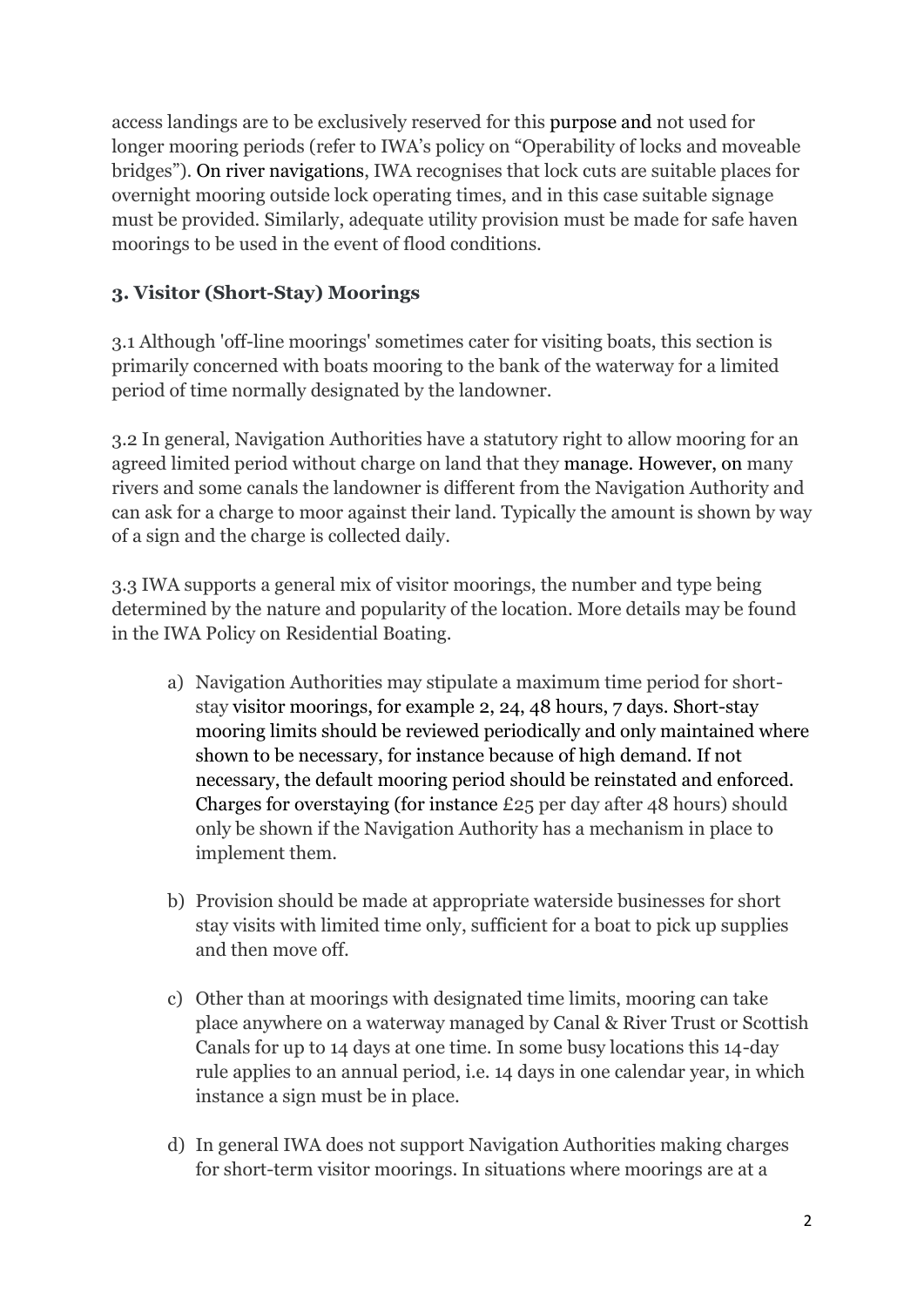great premium, it will consider supporting charges for visitor moorings which can be reserved or where there are additional services provided such as electric hook-up points.

e) IWA welcomes off-line security-serviced short-term visitor moorings in locations where person or property may be considered at risk. At such sites access for emergency services must be maintained and keys or lock combinations provided to boaters for the duration of their stay. IWA will not support and will resist any charges being made to boaters for securityserviced moorings at any location.

3.4 IWA supports the designation of appropriate mooring space for registered trip boat operators during specific operating hours, with appropriate signage provided. Outside the operating hours these registered vessels must take up their designated long-term moorings and not occupy visitor mooring space.

3.5 IWA supports the practice of mooring providers reserving visitor mooring space for organised waterways festivals and events, provided that 14 days' notice is given and suitable signage is erected prior to the event.

## **4.Permanent (Long-Stay) Moorings**

### **4.1 Winter Moorings**

4.1.1 IWA supports the practice of providing and charging for temporary winter moorings for craft without a home mooring, with the caveat that such moorings will be monitored to assure that the facility is not misused and demand for visitor moorings at the designated site is not compromised.

# **4.2 Residential Moorings**

4.2.1 IWA supports the principle of people living afloat and will promote and campaign for the provision of more affordable moorings for residential use on all waterways, including waterways under restoration. More details can be found in the IWA Policy on Residential Boating. IWA's approach in areas of high residential demand is illustrated in IWA's Vision for London.

4.2.2 IWA will campaign for new developments to include plans for residential moorings. Specifically:

 Where IWA branches are responding to consultations on Local Plans and it is appropriate to include the provision of new moorings, it would be beneficial to include a statement on the desirability of a percentage of residential moorings as detailed above.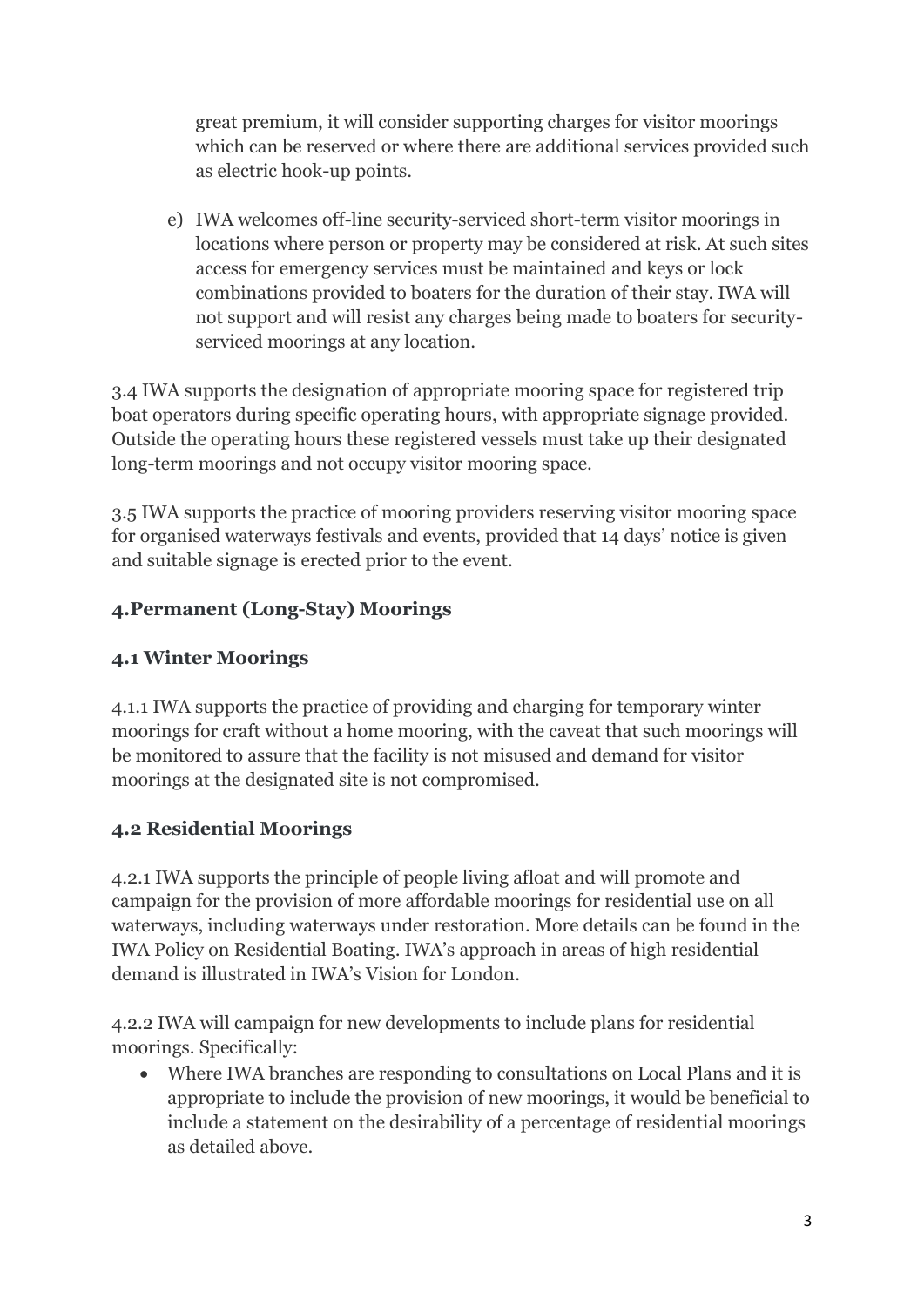- If planning applications are submitted for new marinas or other moorings in their area and provided this is considered desirable, branches should refer to the benefits of including residential moorings in their submissions.
- Developers of residential housing sites alongside waterways will be encouraged to incorporate moorings – both residential and leisure, and ideally offline, into their designs.

4.2.3 All permanent mooring sites (both on-line and off-line) should include provision for an appropriate number of residential boats. This helps to ensure security at the mooring site and of the boats and other assets kept there. IWA also recognises that there is a shortage of residential moorings which this would help alleviate. It is important to formalise the number of residential moorings and to obtain appropriate planning approval prior to development.

4.2.4 Mains electricity is desirable for moorings in order to reduce the anti-social and environmentally unfriendly practice of running engines and generators. The location and security of residential berths should also be considered (e.g. access to pontoons, general layout and alarm technology).

# **4.3 Off-Line Moorings**

4.3.1 IWA recommends and supports the provision of off-line permanent moorings using basins, marinas or lay-bys with facilities ranging from basic to comprehensive to meet a variety of boaters' needs. The aim should normally be to reduce on-line moorings by the creation of new moorings off-line. Generally, new permanent online moorings should be considered carefully and only when there is a proven need which cannot be satisfied by off-line moorings.

4.3.2 IWA branches, along with other parts of IWA and other relevant organisations, are encouraged to consider carefully whether or not to support any new proposal or planning application for new off-line permanent moorings. There should be a presumption in favour of new off-line moorings in appropriate locations. However, in popular areas and near bottlenecks, the likely impact on local waterway use should be considered to avoid an area becoming congested, or more congested.

4.3.3 The impact on the local road infrastructure of any new mooring provision may also be considered, including the numbers of cars accessing the site possibly along country lanes and over existing canal bridges. It should be noted that only the very largest sites are likely to produce significant vehicle movements. However, local highway authorities can be consulted where appropriate to ensure rights of way and avoid traffic congestion.

4.3.4 In any area or stretch of waterway there should be a range of off-line mooring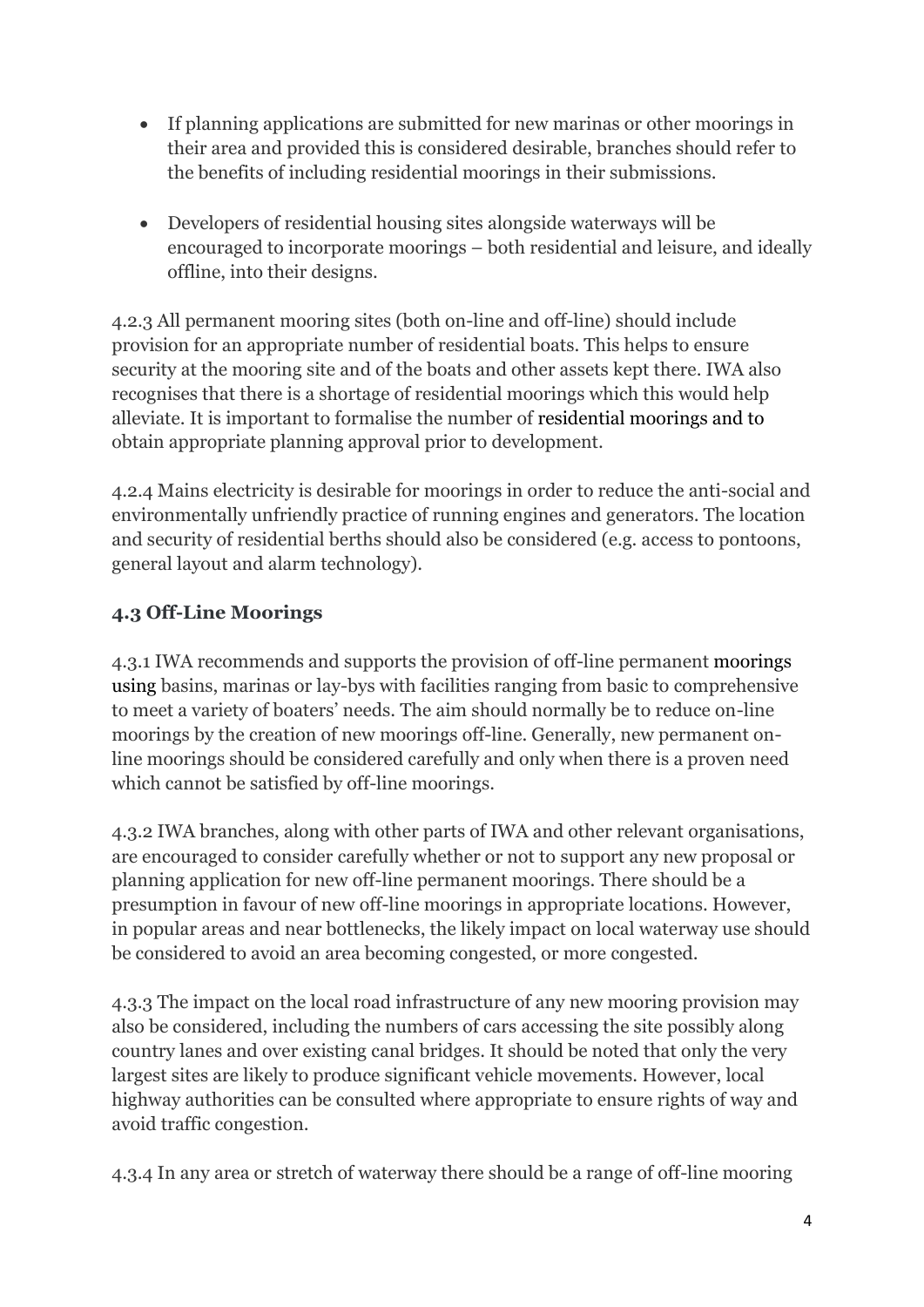basins available, from small sites with minimal facilities, to medium and larger sites where more enhanced facilities are provided.

4.3.5 IWA considers that there is great demand for smaller, more modest, off-line mooring basins with basic facilities. These could be run on a partnership basis (e.g. by a boat club or small group of private boaters) allowing for more social inclusion than the bigger more commercial operations. Navigation Authorities should be lobbied to consider updating their charging policies to allow for more socio economic diversity. Examples of such developments would be a small off-line basin in a farmer's field or the widening of the waterway on the non-towpath side with an inset to allow herringbone-style mooring for a small number of boats arranged in such a way that it does not obstruct the navigable width of the waterway.

4.3.6 IWA supports the retention and use of existing arms, wharfs and basins as offline permanent moorings where this does not prevent any current use as winding points. The inclusion of permanent moorings as part of a restoration plan can significantly add to the regeneration benefits of the waterway.

4.3.7 The construction of off-line moorings should conform to IWA policy on Standards for Construction, Restoration and Maintenance of Inland Waterways. Where off-line moorings are created requiring access via the towpath side of a waterway, the bridge carrying the towpath over the entrance canal should conform to IWA's policy on Towpaths.

4.3.8 Provision for a hire boat base and/or shared ownership base at a new or existing site should be considered as a separate issue. Careful consideration by the local IWA branch is encouraged with particular assessment of likely impact of significantly increased boat and vehicle movements compared to a mooring site accommodating only privately-owned craft.

4.3.9 Where possible restoration projects should promote the provision of off-line moorings to avoid the establishment of (official or unofficial) on-line moorings that may impede navigation or have a detrimental effect on the project's relationship with the public.

### **4.4 On-line Moorings**

4.4.1 IWA is concerned about congestion that takes place, particularly in areas of high boat movement. IWA accepts the fact that there are many on-line permanent moorings on the waterways that have been established over a number of years. As ever-increasing numbers of boats come onto the system, we welcome the focus to provide off-line mooring facilities and so reduce the number of on-line permanent moorings, particularly in areas of high boat density. Such moorings are often a source of conflict where boats pass at inappropriate speed or boats are not moored in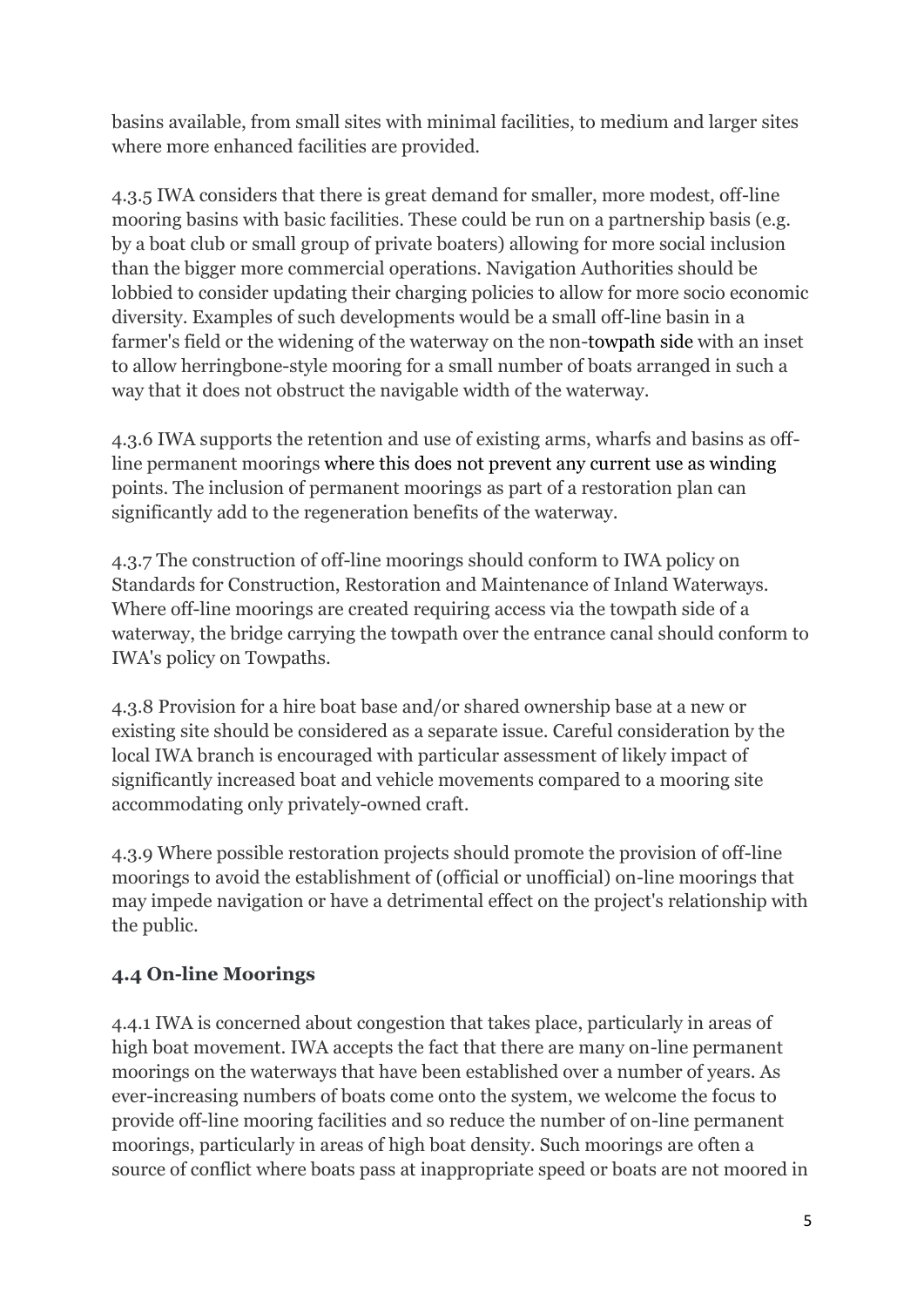accordance with best practice.

4.4.2 Where on-line permanent moorings cannot be avoided they should, wherever possible, be located on the non-towpath side of the waterway, which traditionally would be privately owned.

4.4.3 Whilst moored boats are considered part of the waterway scene, IWA is opposed to exceptionally lengthy on-line permanent moorings as they contribute to congestion with navigating past such moorings seen as tedious and a source of conflict. e.g. holding a steady course at a low speed is often difficult, particularly in high winds. There can also be adverse effects on some engines running at continuously low revolutions. Navigation Authorities should address this problem with the landowner. A series of shorter lengths appropriately placed is considered better than one extensive continuous length.

4.4.4 Where on-line permanent moorings cannot be avoided the location of the moorings should take into consideration possible hazards that may occur, e.g. being too close to a bend or junction, impeding the navigation of other craft, on the outside of bends and double moored when the waterway is of a restricted width. In addition, the designed width of the waterway must be considered with two abreast moorings avoided on all waterways. There should always be room for two moving boats of appropriate width for the waterway to pass comfortably.

4.4.5 For those on-line permanent moorings located near popular "Honey Pot" sites the visitor moorings must take preference near to the point of access. Navigation Authorities should re-designate existing situations in such circumstances.

4.4.6 Wherever possible restoration projects should avoid the provision of on-line moorings and if they are necessary to make the restoration scheme viable they should be limited to the non-towpath side lay-by type. In these instances, the project will need to consider the need to provide basic services (water, sewage disposal etc.), land ownership, car parking provision and the effect thereof on the local population.

# **5. Facilities**

5.1 All mooring providers should ensure a safe environment for access to vessels. Sites designated as Utility, Visitor or Permanent moorings should have a hard edge and an adequate depth of water maintained. There must be appropriate rings, bollards, cleats, slip rails or the like, of adequate size for the vessels using the navigation. These should be spaced so as to enable varying lengths of craft to adopt best mooring practice in such a way as to prevent linear movement (a spacing of 3 metres is recommended). Timber, plastic or other fendering should be installed so as to prevent any overhang which could cause damage to low-freeboard craft. This is particularly important on lock and moveable bridge landings.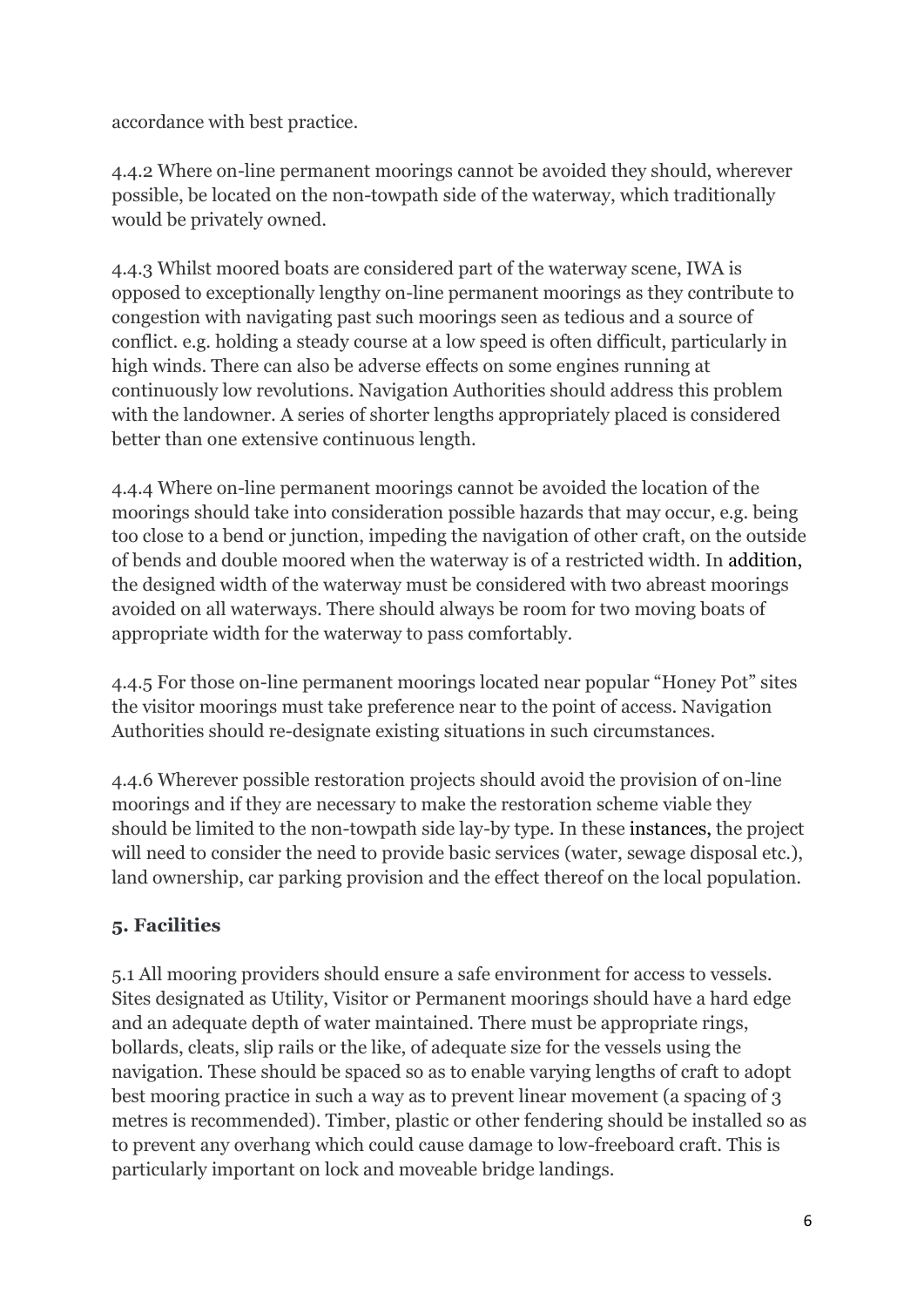5.2 All access points on to the site, and any facilities provided on the site, must meet current Health & Safety legislation and the requirements of the Disability Discrimination Act 2004. IWA draws attention to the duty of care placed on all parties involved in provision of moorings, including landowners.

5.3 All permanent or visitor moorings situated on waterways subject to tides or regular floods should be provided with an entrance lock to maintain a fixed water level above flood or high tide levels or with moorings allowing for rise and fall of the water level. This may be achieved by floating pontoons or sliding slip rails, which should be arranged to be accessible for the full range of sizes of vessel using the waterway.

5.4 It is desirable that all existing and new permanent mooring sites be provided with minimum facilities as specified below. Moorers would expect to pay charges reflecting an accepted fair market value based on the facilities provided and their location in relation to the moorings. Moorings should be offered at reduced rates in the underused parts of the system, with the aim of spreading boat movements, reducing congestion and increasing socioeconomic diversity.

- **Small Sites.** (up to 10 boats). These should provide rubbish disposal, somewhere safe to park a car and a fresh water tap, (with a reasonable flow of potable drinking water). Toilet waste disposal facilities and mains electricity should be provided where practicable. At very small sites it is noted that it may not be practicable for these facilities to be provided and still keep the cost of the moorings low. The very smallest basic mooring sites, therefore, may not have any facilities provided beyond off-highway car parking, with the provision of any of the above facilities being subject to the practicalities of the site and the willingness of the land owner to provide them.
- **Medium Sites.** (10-100 boats). These should provide rubbish disposal skips, safe parking and multiple fresh water taps (with a reasonable flow of potable drinking water). Toilet waste disposal facilities and mains electricity should be provided and where practicable pump out and showers.
- Large sites. (100+ boats). These should provide rubbish disposal skips, safe car parking and multiple fresh water taps (all with a reasonable flow of potable drinking water). Toilet waste disposal facilities and mains electricity, pump out and showers. Water and electricity supplies to each mooring position should be considered. If possible the site should be provided with some means of taking a boat out of the water for repairs (e.g. a dry dock, slipping facilities or a crane), with a covered area for undertaking weathersensitive work such as painting. Disposal facilities for oily waste should also be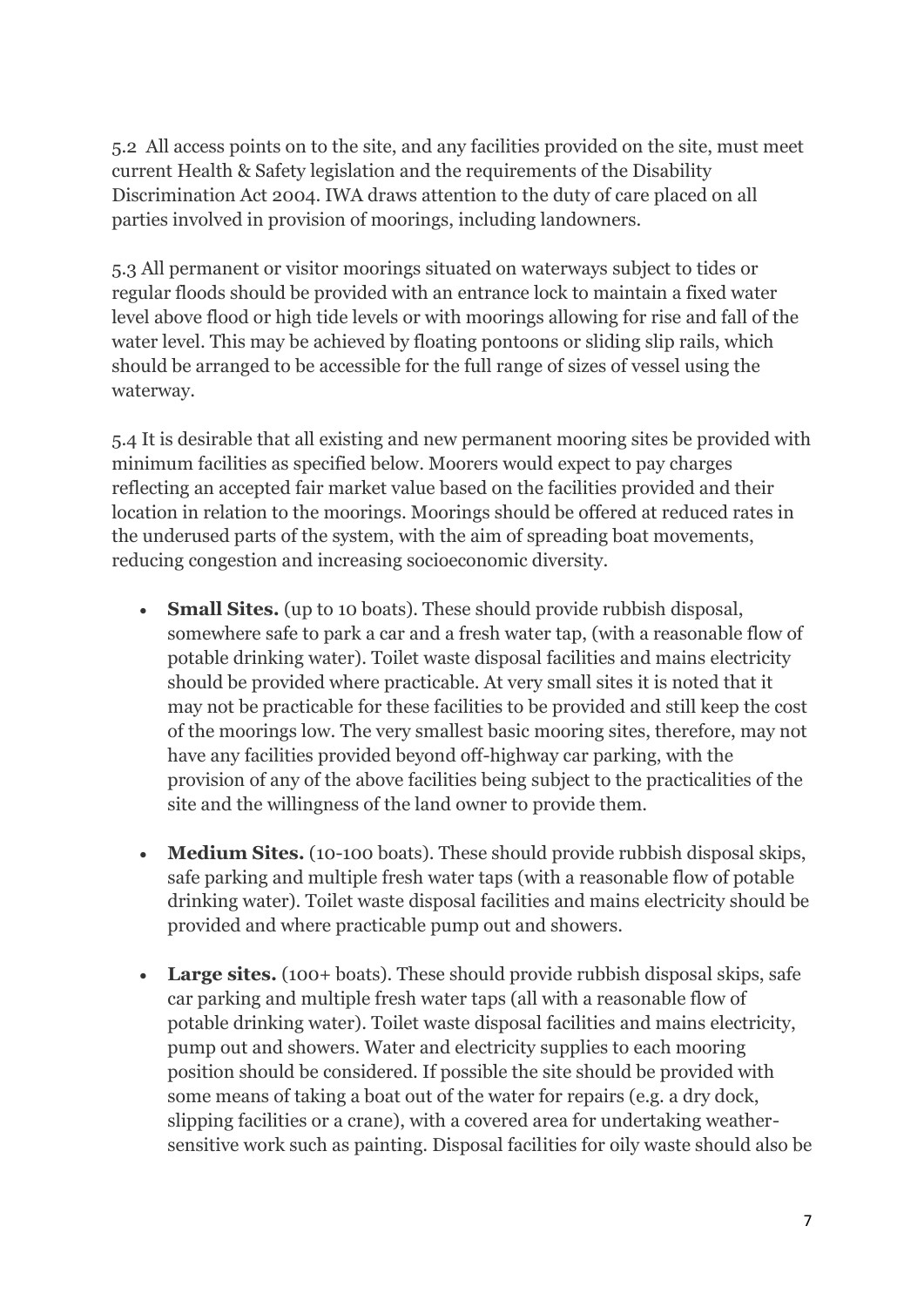provided, with fuel sales, chandlery and perhaps painting and maintenance services (including DIY facilities).

5.5 In the case of Medium & Large permanent mooring sites, a slipway suitable for launching trailable boats is desirable. [Note: The word "slipway" can refer either to small slipways, suitable for launching a trailable boat (e.g. with a 1 in 4 slope), or to larger slipways with a mechanism for pulling a larger boat out of the water for maintenance (which typically are wider and longer and have something like a 1 in 8 slope). In the context of this document "slipway" refers to that for launching/pulling out trailable boats, whilst "slipping facilities" refers to that used for carrying out maintenance on boats.]

5.6 Consideration should be given to the use of sustainable energy sources to provide power for mooring facilities. For example, wind or solar power could be utilised for service blocks, particularly if mains services are not available. Sustainable rubbish disposal should also be considered, even at small sites, with recycling facilities where possible.

5.7 All permanent mooring sites should have sufficient designated car parking and/or should be located close to the public transport network. Suitable pedestrian access and facilities should be provided for people travelling on foot, bicycle or public transport.

# **6. Guidance for Campaigning**

6.1 IWA branches, along with other parts of IWA and other relevant organisations, are encouraged to monitor local authorities' long term planning documentation (e.g. Local Development Plans and Supplementary Planning Documents) to encourage adoption of IWA policy for any potential future mooring facilities when such documents are out for consultation.

6.2 When responding to specific planning applications for new off-line moorings, IWA branches are encouraged to suggest the inclusion of the relevant range of facilities as outlined in this policy, if they are not already included in the proposal.

6.3 When considering planning applications for new off-line moorings, IWA branches may wish to consider the following issues:

- existing boat movements in the area
- existing mooring density in the area
- impact on the natural environment
- impact on local infrastructure
- impact on the landscape and heritage assets
- opportunities to reduce congestion by operational improvements